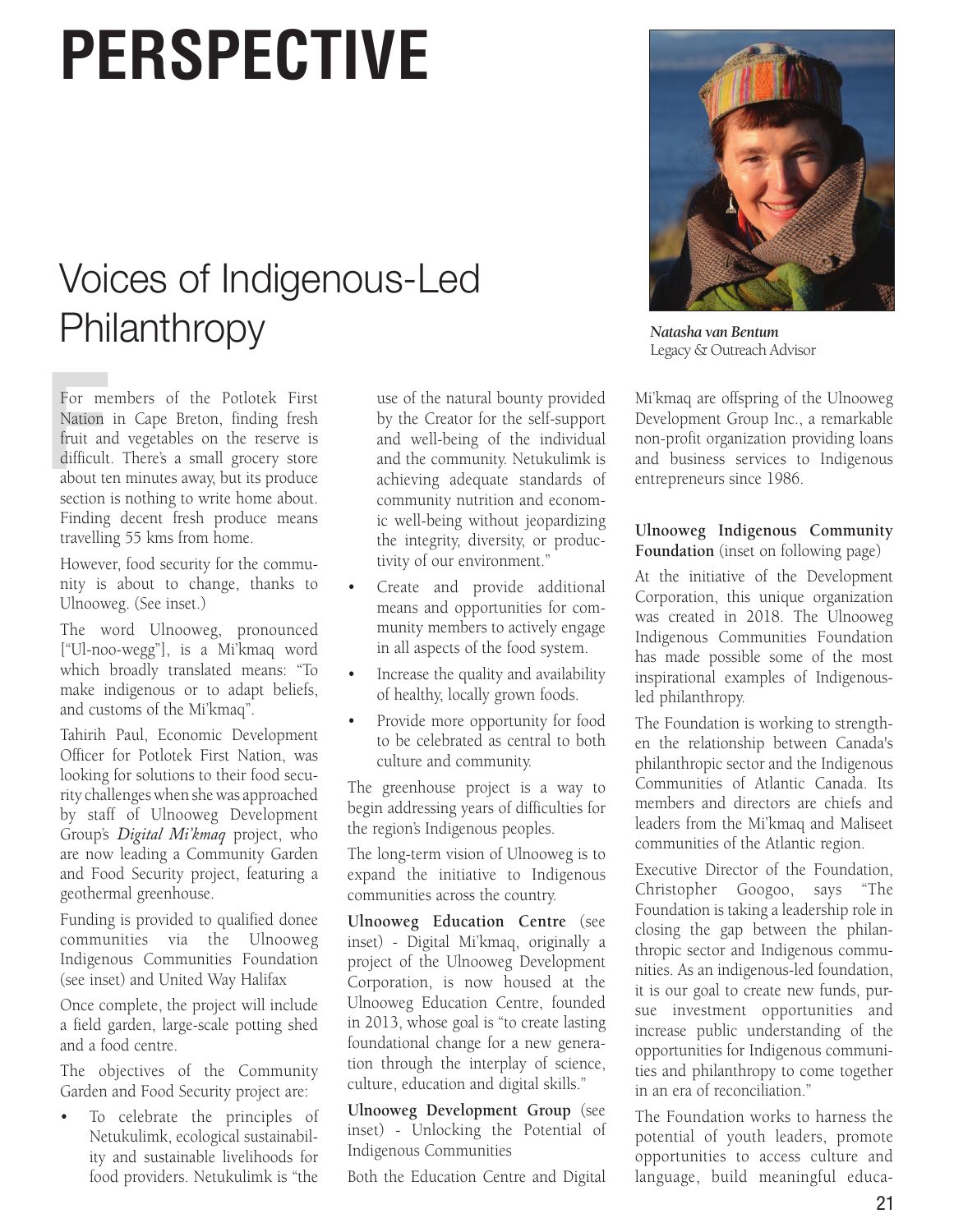tional pathways, and support the transition to employment and entrepreneurship.

Kris Archie, CEO of The Circle on Philanthropy and Aboriginal Peoples in Canada ("The Circle"), calls the Ulnooweg Indigenous Community Foundation "a pre-eminent example of Indigenous-led philanthropy, an organization working under its own sovereignty."

#### **Qualified Donee Status – Opportunities to build the relationships between Indigenous communities and the philanthropic sector**

An analysis by The Circle on Philanthropy and Aboriginal Peoples in 2017 showed only a tiny percentage (1%) of Canada's registered charities are "Indigenousfocused".

A miniscule amount of charitable dollars go to Indigenous groups annually, less than two cents of every dollar donated.

Charity lawyer Richard Bridge has helped Atlantic First Nations to secure Qualified Donee status. (An essay by Richard on the origins of Ulnooweg innovation can be found in the October 2015 edition of "The Philanthropist".) Twenty-eight Mi'kmaq and Maliseet communities and two tribal council organizations are now registered.

I spoke with charity lawyer Richard Bridge, who says:

"Securing qualified donee status is the easiest way for Indigenous-governing organizations to connect with the philanthropic sector.

- Qualified donees are able to issue tax receipts for donations and to receive grants from registered charities. First Nations governments are eligible for this status as 'public bodies performing a function of government in Canada'.
- To secure Qualified Donee status, First Nations must register with Canada Revenue Agency. There are 634 First Nations in Canada and at the moment approximately 400 have registered.
- Generally speaking, a First Nation that is a qualified donee has greater latitude than do registered charities when it comes to the use of resourc-

es it receives through donations and grants.

• Like a municipal or provincial government, a First Nation can use its resources for activities it deems in the community's best interest. They are not bound by all of the limitations that apply to charities. This is subject to any conditions imposed on specific donations or grants by donors or grant makers."

### **Impact**

In Richard Bridge's words, "For leaders in the philanthropic sector who want to have impact, there are immediate opportunities for co-operation with Indigenous communities and organizations to advance virtually every field of charitable endeavor, through:

- grant-making to First Nations that are qualified donees and Indigenous charities,
- investments in Indigenous projects or enterprises,
- building philanthropic relationships and community infrastructure."

Richard continues, "This, in turn, will reduce the intolerable gaps documented elsewhere regarding poverty, health, income, employment, and other indicators of well-being.

In my view, it is essential for the philanthropic sector to turn more energy, experience, and resources to building new constructive relationships with Indigenous communities across the country.

I believe that innovative approaches to all aspects of community development and health that help Indigenous communities achieve greater self-reliance and prosperity should be priorities."

# **The Circle on Philanthropy and Aboriginal Peoples in Canada – Reframing the Narrative of Being 'Charitable'**

The Circle on Philanthropy and Aboriginal Peoples in Canada is an extraordinary organization that connects with and supports the empowerment of First Nations, Inuit and Métis nations, communities, and individuals, in building a stronger, healthier future.

#### **Ulnooweg Development Group Incorporated (a non-profit organization)**

Purposes are to promote the economic and social welfare of Aboriginal individuals, families and communities primarily in Atlantic Canada by providing financial services which can include loans and related business support services, and training and education, to Aboriginal businesses, entrepreneurs, First Nation Governments and community organizations.

#### **Ulnooweg Education Centre (a charitable organization)**

Purposes are to advance education in First Nations communities in Canada and Indigenous communities outside Canada by:

- teaching financial, accounting, economic, governance, business and strategic planning principles, practices and skills through courses, training, workshops, presentations and counseling sessions;
- developing and delivering courses, programs, training, workshops, presentations and counselling sessions that help children, youth and adults develop knowledge and skills relating to
- fostering employment and career opportunities, ecology, health and Indigenous culture and language; and
- conducting research into the social, financial, economic, demographic, and development conditions, needs and opportunities of these communities.

#### **The Ulnooweg Indigenous Communities Foundation (a charitable foundation)**

Purposes of the Corporation are:

- To receive and maintain a fund or funds and to apply all or part of the principal and income therefrom, from time to time, to qualified donees, as defined in subsection 149.1(1) of the Income Tax Act (Canada); and
- To advance education by providing publicly available scholarships and bursaries to Indigenous students to be used for post-secondary education.